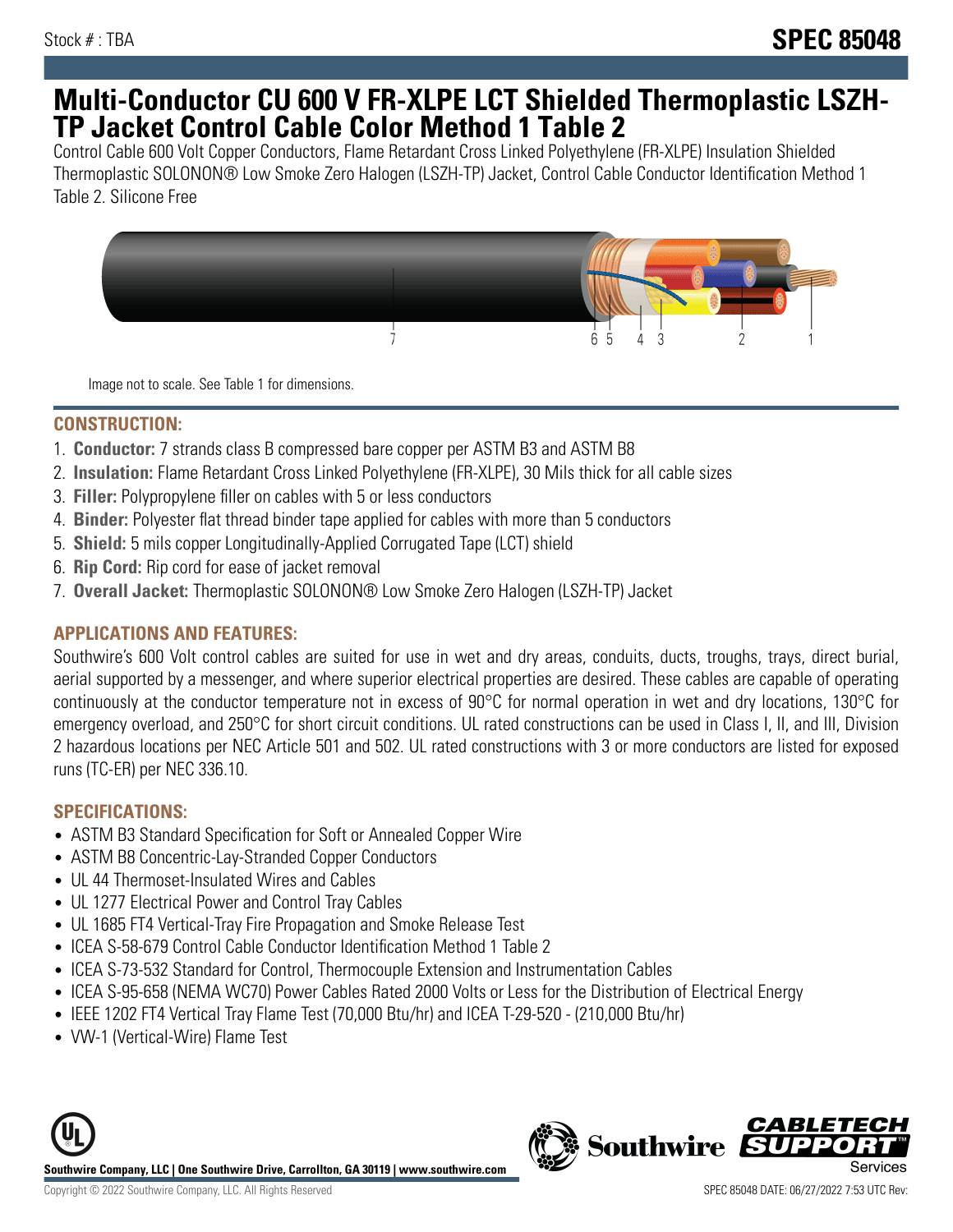### **SAMPLE PRINT LEGEND:**

#### UL Listed

SOUTHWIRE E75755 {UL} XX AWG X/C FR-XLPE CDRS SHIELDED 90C LSZH JACKET SUNLIGHT RESISTANT DIRECT BURIAL 600V {MM/DD/YYYY} {SEQUENTIAL FOOTAGE MARKS} SEQ FEET

#### Non UL Listed

SOUTHWIRE XX AWG X/C FR-XLPE CDRS SHIELDED 90C LSZH JACKET SUNLIGHT RESISTANT DIRECT BURIAL 600V {MM/ DD/YYYY} {SEQUENTIAL FOOTAGE MARKS} SEQ FEET